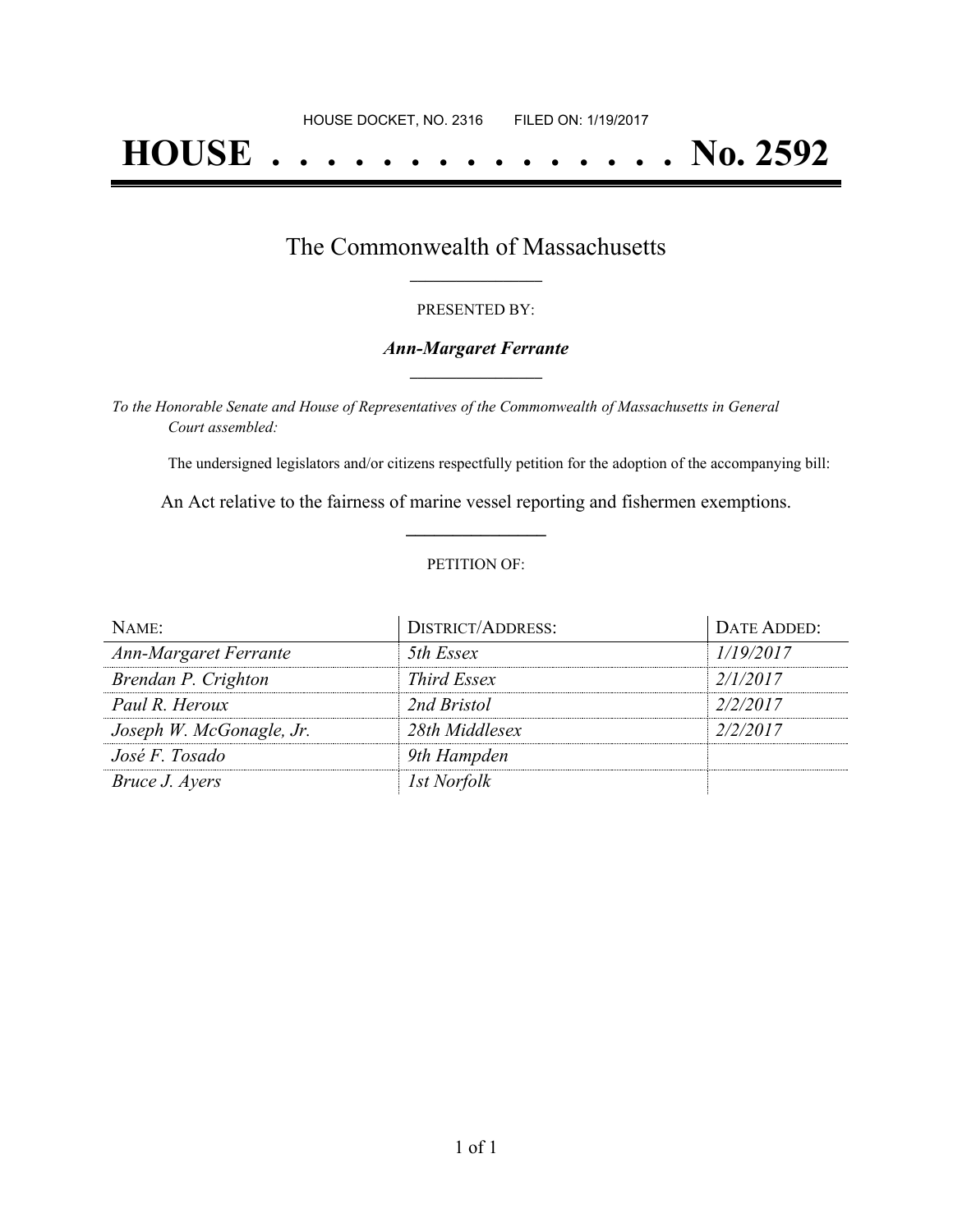## **HOUSE . . . . . . . . . . . . . . . No. 2592**

By Ms. Ferrante of Gloucester, a petition (accompanied by bill, House, No. 2592) of Ann-Margaret Ferrante and others relative to marine vessel reporting and taxable exemptions. Revenue.

## The Commonwealth of Massachusetts

**In the One Hundred and Ninetieth General Court (2017-2018) \_\_\_\_\_\_\_\_\_\_\_\_\_\_\_**

**\_\_\_\_\_\_\_\_\_\_\_\_\_\_\_**

An Act relative to the fairness of marine vessel reporting and fishermen exemptions.

Be it enacted by the Senate and House of Representatives in General Court assembled, and by the authority *of the same, as follows:*

| $\mathbf{1}$   | SECTION 1. Chapter 60B of the General Laws, as appearing in the 2014 Official                    |
|----------------|--------------------------------------------------------------------------------------------------|
| $\overline{2}$ | Edition, is hereby amended in Section 1 by inserting the following in line 4:-                   |
| 3              | "Director", the director of the division of law enforcement of the department of fisheries,      |
| 4              | wildlife and environmental law enforcement.                                                      |
| 5              | SECTION 2. Chapter 60B of the General Laws, as appearing in the 2014 official edition,           |
| 6              | is hereby amended in Section 2 (b) by striking in line 8 the word "August" and replacing it with |
| 7              | the word "September".                                                                            |
| 8              |                                                                                                  |
| 9              | SECTION 3. Chapter 60B of the General Laws, as appearing in the 2014 official edition,           |

10 is hereby amended in Section 2 (g) by adding at the end thereof in line 45 the following: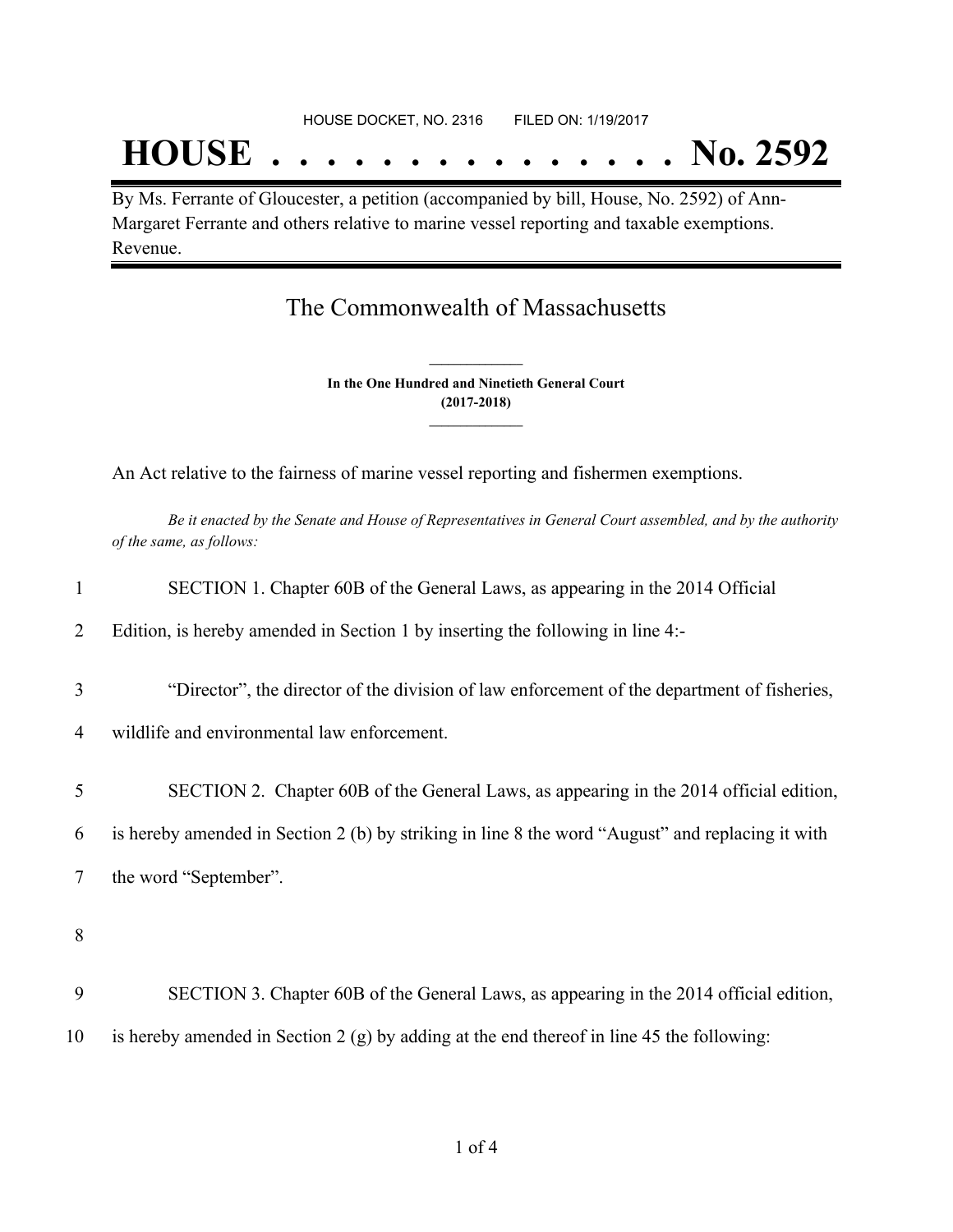"No abatement under this section shall reduce any excise to less than 5 dollars; no abatement shall be granted in an amount less than 5 dollars and no refund shall be paid in an amount less than 5 dollars."

 SECTION 3. Chapter 60B of the General Laws, as appearing in the 2014 official edition, is hereby amended in Section 2 (h) in line 47 after the word "otherwise" the following: "and the registration of such vessel is surrendered,"

 SECTION 4. Chapter 60B of the General Laws, as appearing in the 2014 official edition, is hereby amended in Section 3 by striking the text in its entirety and replacing it with the following new section:

 "Section 3. The excise imposed by this chapter shall not apply to vessels described in section 8 of chapter 59 and in section 67 of chapter 63; to vessels owned by the commonwealth or any political subdivision thereof; to law enforcement vessels; to vessels under construction; to ferries; to boats, fishing gear and nets, with a value of 50 thousand dollars or less, owned and actually used by the owner in the prosecution of his business if engaged in commercial fishing and if no less than 50 per cent of his income is from commercial fishing; nor to other vessels with a value of 1 thousand dollars or less. Said exemptions shall not subject said vessels and their equipment to any other tax under chapter 59."

 SECTION 5. Chapter 60B of the General Laws, as appearing in the 2014 official edition, by inserting after Section 5 the following new section:

 Section 5A. No owner of a vessel shall be issued a registration decal or certificate of number, or renewal of such decal or certificate, under sections 2A and 3 of chapter 90B unless the owner has included with the application for such decal or certificate proof of payment of the

of 4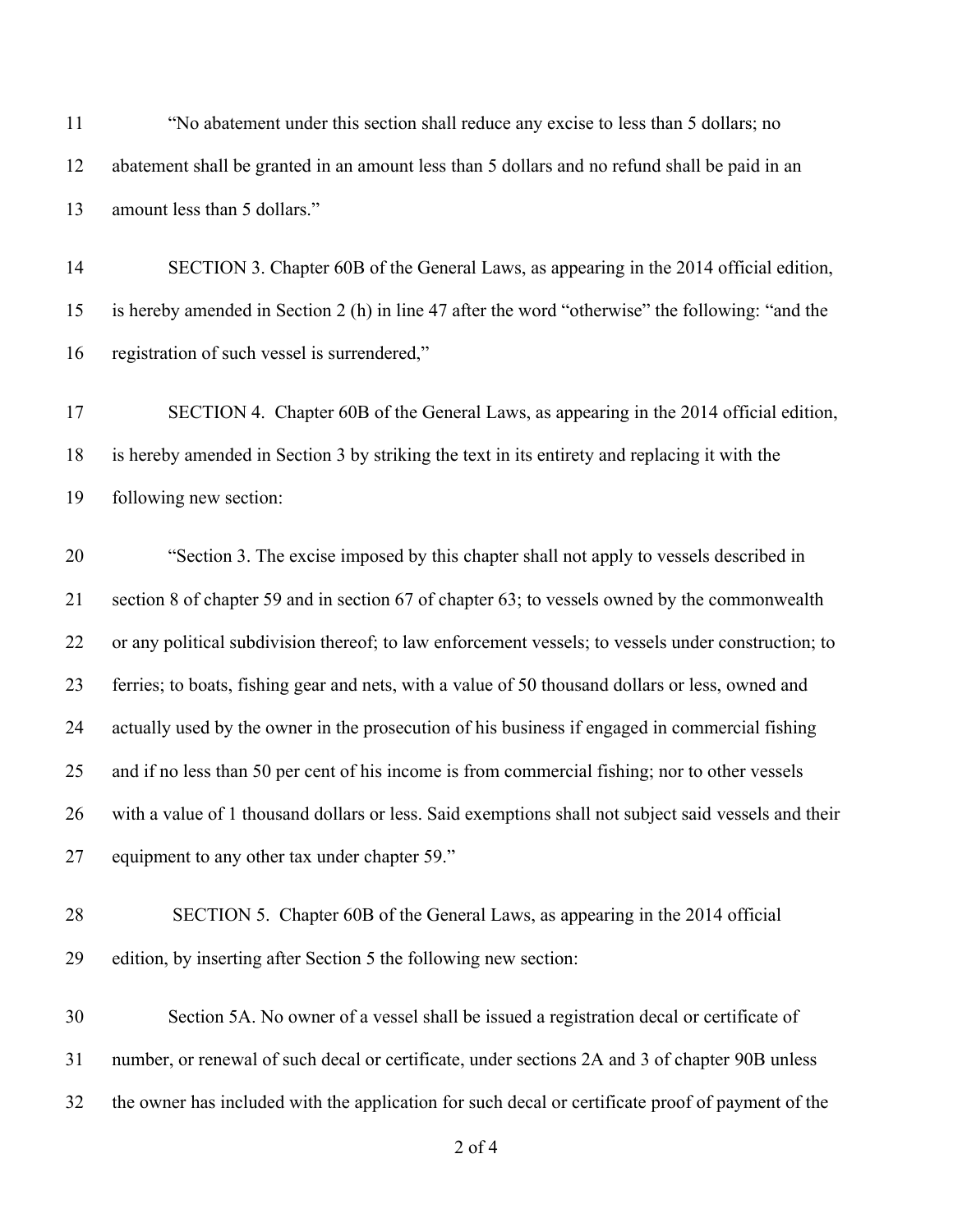full amount of the excise assessed for the prior fiscal year for any vessel for which the owner has a decal or certificate on July 1 of such year. Upon failure of the applicant to provide such proof of payment, or receipt of such other notice of non-payment made by the local tax collector that the director may determine, the director shall place the matter on record and not issue or renew a registration decal or certificate of number for any vessel owned by the person to whom the unpaid excise tax was assessed until after notice from the local tax collector that the matter has been disposed of in accordance with law. The provisions of section 2A of chapter 60A shall apply to any notifications of non-payment made by the local tax collector.

 SECTION 6. Chapter 60B of the General Laws, as appearing in the 2014 official edition, by inserting after Section 6 by striking the words in their entirety and replacing it with the following new section:

 Section 6. The director shall annually, on or before October 1, transmit to the board of assessors of each city and town a list of all ships or vessels which were documented or registered on the immediately preceding July 1. The list shall include for each vessel, the name and residential address of the registered owner, if an individual, or name and principal place of business, if a corporation, partnership or other entity, the city or town in which the vessel is habitually moored or docked, the name of the manufacturer, the year of manufacture as designated by the manufacturer, the model type, the length, the horsepower of the engine or motor used to propel the vessel, the document number or certificate of number and the value as determined by the commissioner. The director may require from the owner such information as may be necessary for purposes of this chapter.

of 4